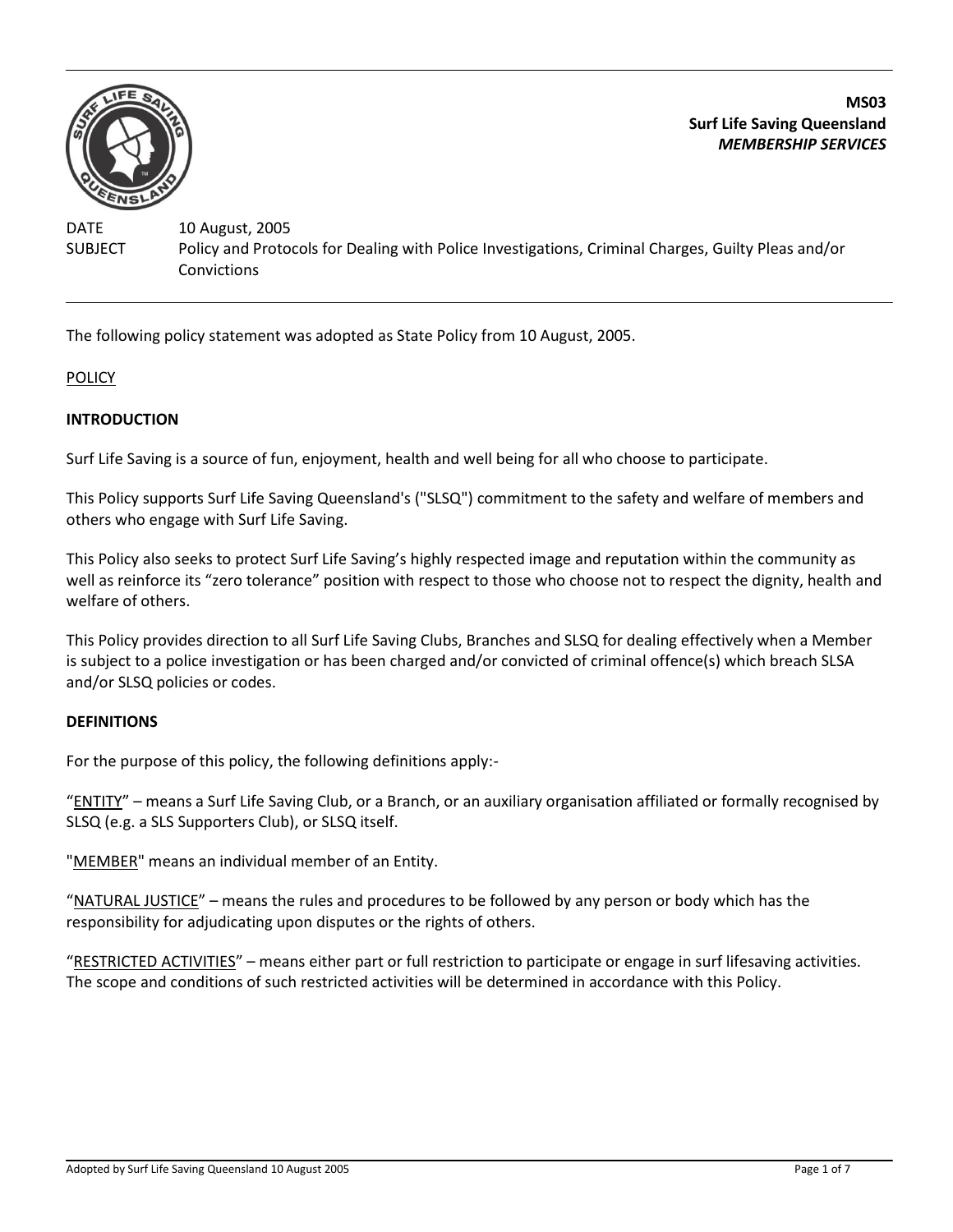"SERIOUS CRIMINAL OFFENCE" – means any offence defined as an "Excluding Offence" in the Commission for Children and Young People and Child Guardians Act (2000) and also includes:

- 1. an offence against a person, including., abduction, assault occasioning bodily harm, grievous bodily harm, rape, murder, indecent treatment, indecent dealing, maintaining a sexual relationship with a child, carnal knowledge, deprivation of liberty, cruelty;
- 2. drug offences, including the cultivation, supply, importation, trafficking, misuse etc of prohibited or restricted substances;
- 3. robbery, fraud, extortion, misappropriation or other offence involving dishonesty;
- 4. offences such as the possession, making, procurement or sale of child pornography and/or other objectionable literature, film, computer games etc.

## **PRINCIPLES**

This Policy has been produced in accordance with the following principles:

- 1. no Member or Entity shall compromise any Police investigations;
- 2. Members and Entities shall cooperate fully with investigating Police, and any government and/or judicial authority, without diminishing any common law or legislated rights available to them;
- 3. an Entity shall be concerned about, and be protective of, the welfare of alleged or real "victims";
- 4. subject to the law, an Entity shall deal with allegations, investigations, charges and convictions proficiently, i.e., promptly, openly, and honestly;
- 5. at all times, Members and Entities shall act with integrity;
- 6. Members and Entities shall remain focussed on maintaining effective surf lifesaving operations and services (patrols); and,
- 7. Members and Entities shall respect and comply with the rules of Natural Justice.

### **1. WHEN A MEMBER IS THE SUBJECT OF A POLICE INVESTIGATION**

As soon as an Entity or an officer of an Entity becomes aware that a Member is subject to a Police investigation, the Entity shall ensure the following actions are taken:

- 1.1 The Entity shall immediately advise SLSQ's Chief Executive Officer ("CEO") who shall appoint a person to liaise and assist the Entity to:
	- (a) appoint and assist a spokesperson for the Entity;
	- (b) produce and deliver internal and external "Official Statements";
	- (c) liaise (as appropriate) with the accused and accuser(s) and their families;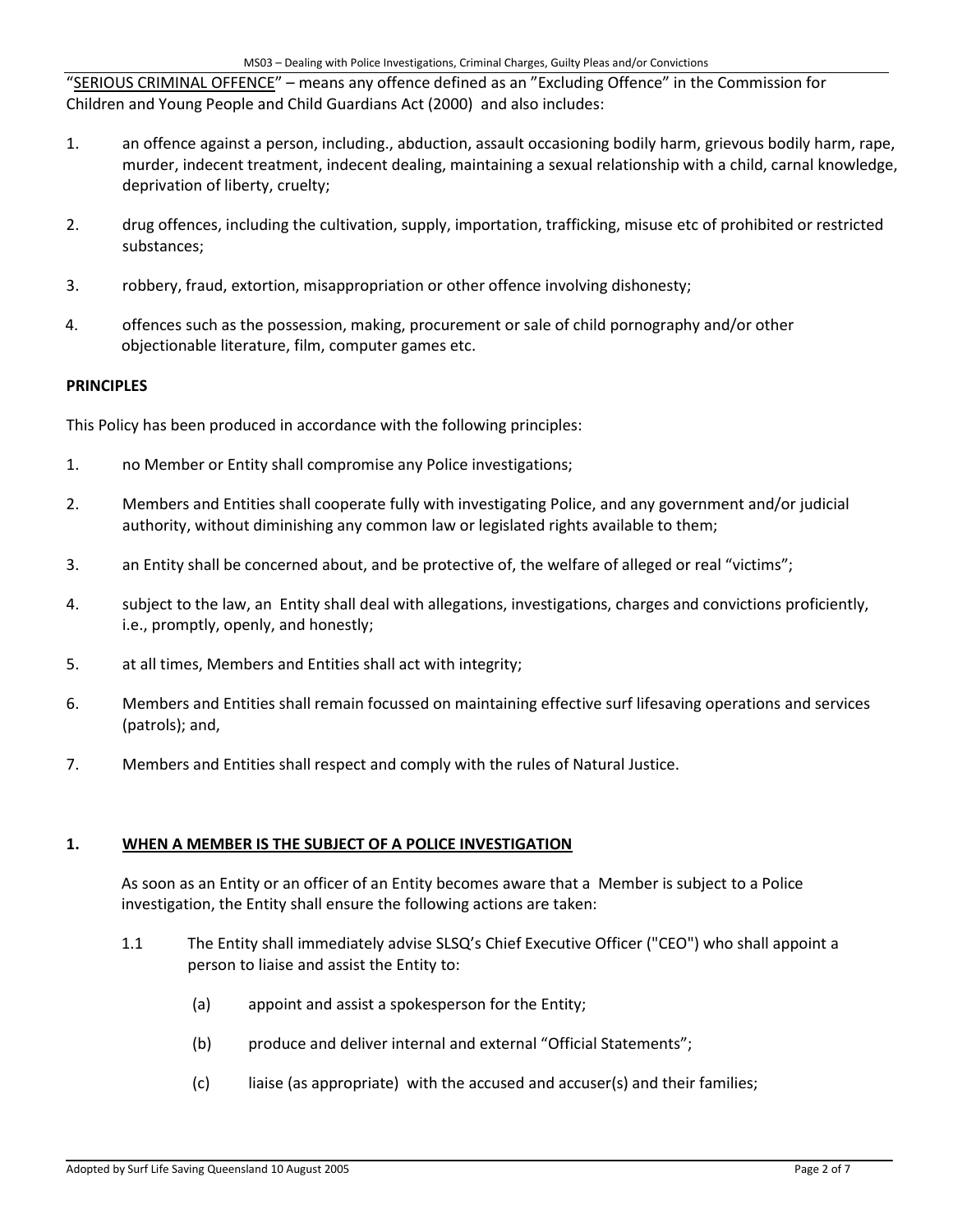- (d) monitor and protect the welfare of the alleged/real "victim" and the accused; and,
- (e) ensure this Policy is complied with.
- 1.2 The Entity (or appointed senior Officer(s) of the Entity) and the CEO (or his nominee) may, if appropriate, liaise with the Member, police and other authorities to ascertain details about the alleged offences being investigated.
- 1.3 1.3 The Entity's Committee or appointed senior officer(s), in consultation with CEO, shall determine what action is to be taken pending the police investigation. The Member being investigated may be suspended (in part or full) and/or be required to step-aside from any Officer position(s) within the Entity or SLSQ.
- 1.4 SLSQ shall advise relevant authorities (e.g. SLSA and the Children's Commission), if the alleged offence involves a minor.
- 1.5 Offers for counseling support (e.g. DES, LifeLine, Anglicare, Sexual Assault Support Services) for Members shall be communicated to Members by the relevant Entity.
- 1.6 The Entity shall acknowledge and formally adopt the "Position Statement" as per Appendix A.

### **2. WHEN A MEMBER IS CHARGED WITH A 'SERIOUS CRIMINAL OFFENCE'**

As soon as an Entity or an Officer of an Entity becomes aware that a Member has been charged with a serious criminal offence, the following actions shall be taken:

The Entity shall immediately advise the CEO who shall appoint a person to liaise with and assist the Entity to:

- (a) appoint and assist a spokesperson for the Entity;
- (b) where appropriate, produce and deliver internal and external "Official Statements"';
- (c) where appropriate, liaise with the accused and accuser(s) and their families;
- (d) monitor and protect the welfare of the alleged/real "victim" and the accused; and
- (e) ensure this Policy is compiled with.

The Entity shall acknowledge and formally adopt the 'Position Statement & Protocols" as per Appendix A.

The Entity's Committee or appointed senior officer(s), in consultation with the CEO, shall determine whether the charged Member is suspended (in full or part) or placed on "Restricted Activities".

The Entity's Committee or appointed senior officer(s), in consultation with the CEO, shall also determine whether the Member being investigated shall be required to step-aside from any official position(s) within the Entity or SLSQ.

SLSQ shall advise relevant authorities (e.g. SLSA and the Children's Commission) if the alleged offence involves a minor.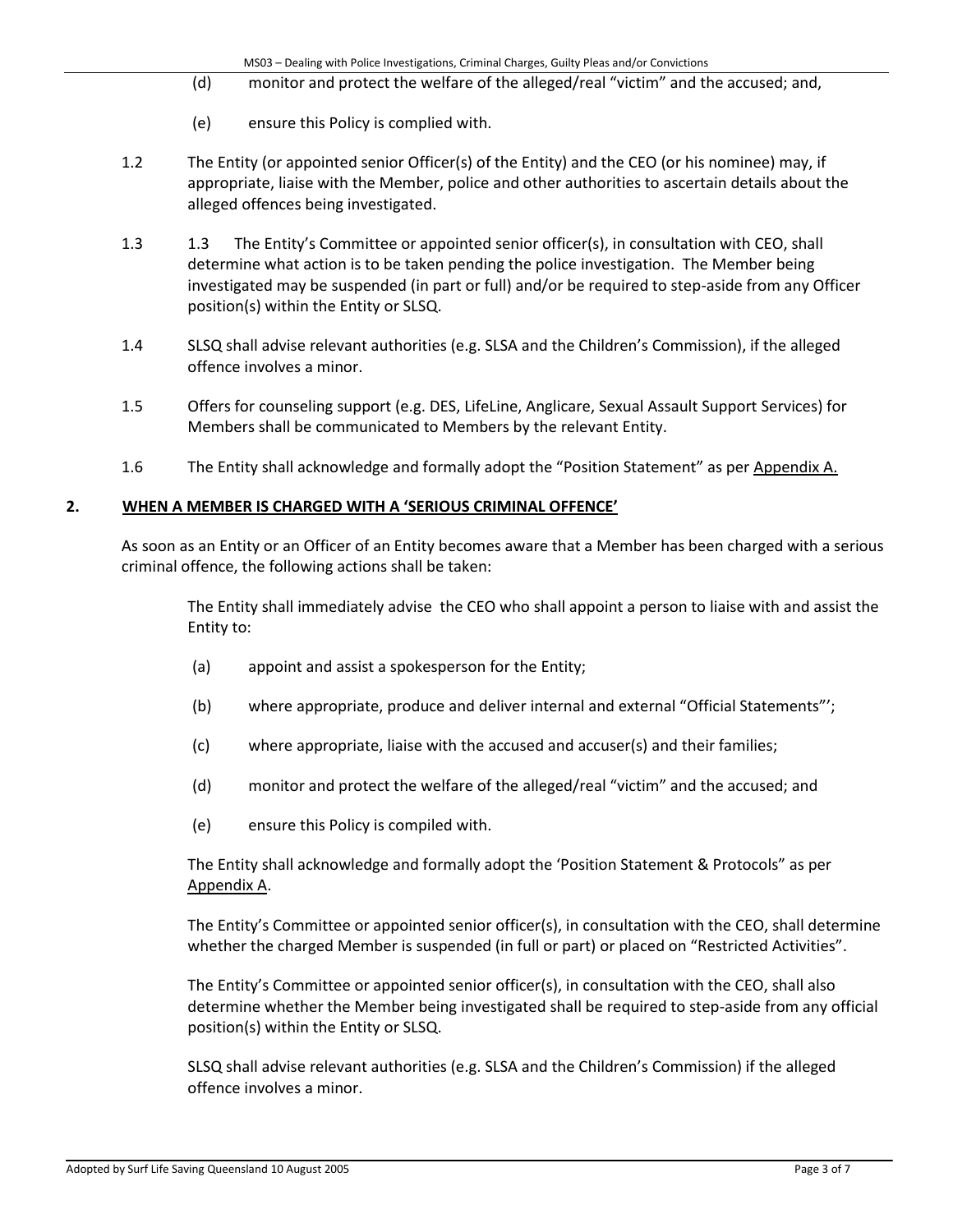The Entity may convene a general meeting of Members and other interested parties within 14 days to inform Members of certain aspects of the situation and to reinforce this Policy.

The charged Member, and immediate relatives of the charged Member and/or accusing member may, at the direction of the CEO, be required to step aside from any official position(s) with the Entity and SLSQ to diffuse any potential conflict of interest or perceptions of conflict of interest, until the matter is resolved.

Similarly, close friends of the charged Member may, at the direction of the CEO, be required to step aside from any official positions to diffuse any potential conflict of interest or perceptions of conflict of interest, until the matter is resolved.

Offers for counselling support (eg DES, LifeLine, Anglicare, Sexual Assault Support Services) for Members shall be communicated to Members by the Entity.

## **3. WHEN A MEMBER IS SUBJECT TO A COMMITTAL HEARING OR TRIAL**

As soon as an Entity or an officer of an Entity becomes aware that a Member is to appear before a Committal Hearing or Trial (other than as a witness), the following actions shall be taken:

- 3.1 The Entity shall immediately advise the CEO who shall appoint a person to liaise with and assist the Entity to:
	- (a) appoint and assist a spokesperson for the Entity;
	- (b) where appropriate, produce and deliver internal and external "Official Statements"';
	- (c) where appropriate, liaise with the accused and accuser(s) and their families;
	- (d) monitor and protect the welfare of the alleged/real "victim" and the accused; and
	- (e) ensure this Policy is compiled with.
- 3.2 The Entity shall acknowledge and formally adopt the 'Position Statement & Protocols" as per Appendix A.
- 3.3 If the Member is committed to trial he/she shall be suspended pending the outcome of the Trial.
- 3.4 The Entity shall convene a general meeting of members within 14 days and other interested parties to inform members of the situation and to reinforce these protocols [Note: Under no circumstances can any information be provided which could identify the identity of a complainant/victim where the complainant/victim is a minor];
- 3.5 The immediate relatives of the charged Member may, at the direction of the Entity's Committee or the CEO, be required to step aside from any official position(s) within the Entity and SLSQ to diffuse any potential conflict of interests or perceived conflict of interest, until the matter is resolved.
- 3.6 Similarly, close friends of the charged Member may, at the direction of the CEO, be required to step aside from any official positions to diffuse any potential conflict of interest or perceptions of conflict of interest, until the matter is resolved.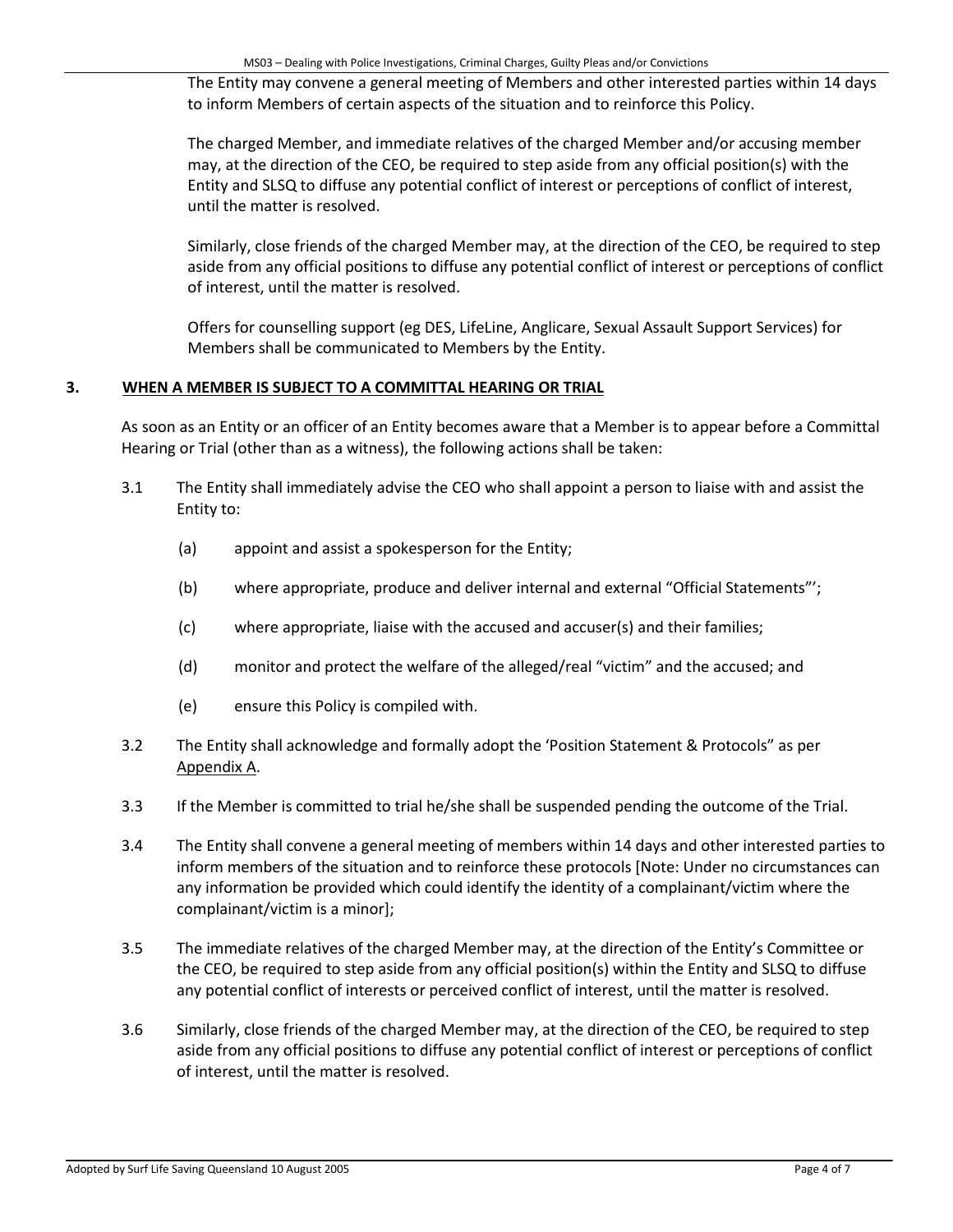- 3.7 Offers for counselling support (eg DES, LifeLine, Anglicare, Sexual Assault Support Services) for Members shall be communicated to Members by the Entity.
- 3.8 SLSQ shall advise relevant authorities (e.g. SLSA, Children's Commission etc).

## **4. WHEN A MEMBER IS CONVICTED OF A SERIOUS CRIMINAL OFFENCE**

As soon as an Entity or an officer of an Entity becomes aware that a Member has been found guilty of a serious criminal offence (either on his/her own plea or following a Trial and irrespective of whether a conviction is recorded or not), the following actions shall be taken:

- 4.1 The Entity shall immediately inform the CEO who shall appoint a person to liaise and assist the Entity with the following:-
	- (a) appointing and assisting a spokesperson for the Entity;
	- (b) producing internal and external "Official Statements";
	- (c) ensuring these protocols are complied with; and,
	- (d) monitor and protect the well-being of any victim(s).
- 4.2 The convicted person shall be automatically expelled from the Association. [Note: A Life Member who is convicted shall also have his/her Life Membership(s) automatically revoked.];
- 4.3 The Entity shall convene a general meeting of members within 14 days and other interested parties to inform members of the situation and to reinforce these protocols [Note: Under no circumstances can any information be provided which could identify the identity of a complainant/victim where the complainant/victim is a minor];
- 4.4 The Entity shall use its best endeavours to monitor and support, where appropriate, the well being of the victim(s); and,
- 4.5 SLSQ shall advise relevant authorities (e.g. SLSA, Children's Commission etc).

# **5. MEMBERSHIP (NEW & RENEWAL) APPLICATIONS FROM PERSONS WITH PAST CONVICTIONS FOR SERIOUS CRIMINAL OFFENCE(S)**

- 5.1 No Club shall knowingly accept a membership application for a person who has a prior recorded conviction for a Serious Criminal Offence without the prior approval of SLSQ.
- 5.2 If a Club receives an application for membership from a person who has a prior recorded conviction for a Serious Criminal Offence, the application must be referred to the CEO who shall, taking Association policies into account, determine whether the application can be accepted for consideration. Should there be any doubt or special circumstances, the CEO may refer the matter to the State Judiciary Committee for determination as to whether to accept the person into membership and any conditions for such acceptance.
- 5.3 The procedures to be followed in dealing with such matters, including any appeals against the CEO's or Judiciary Committee's decisions shall be as prescribed in SLSQ By-Laws..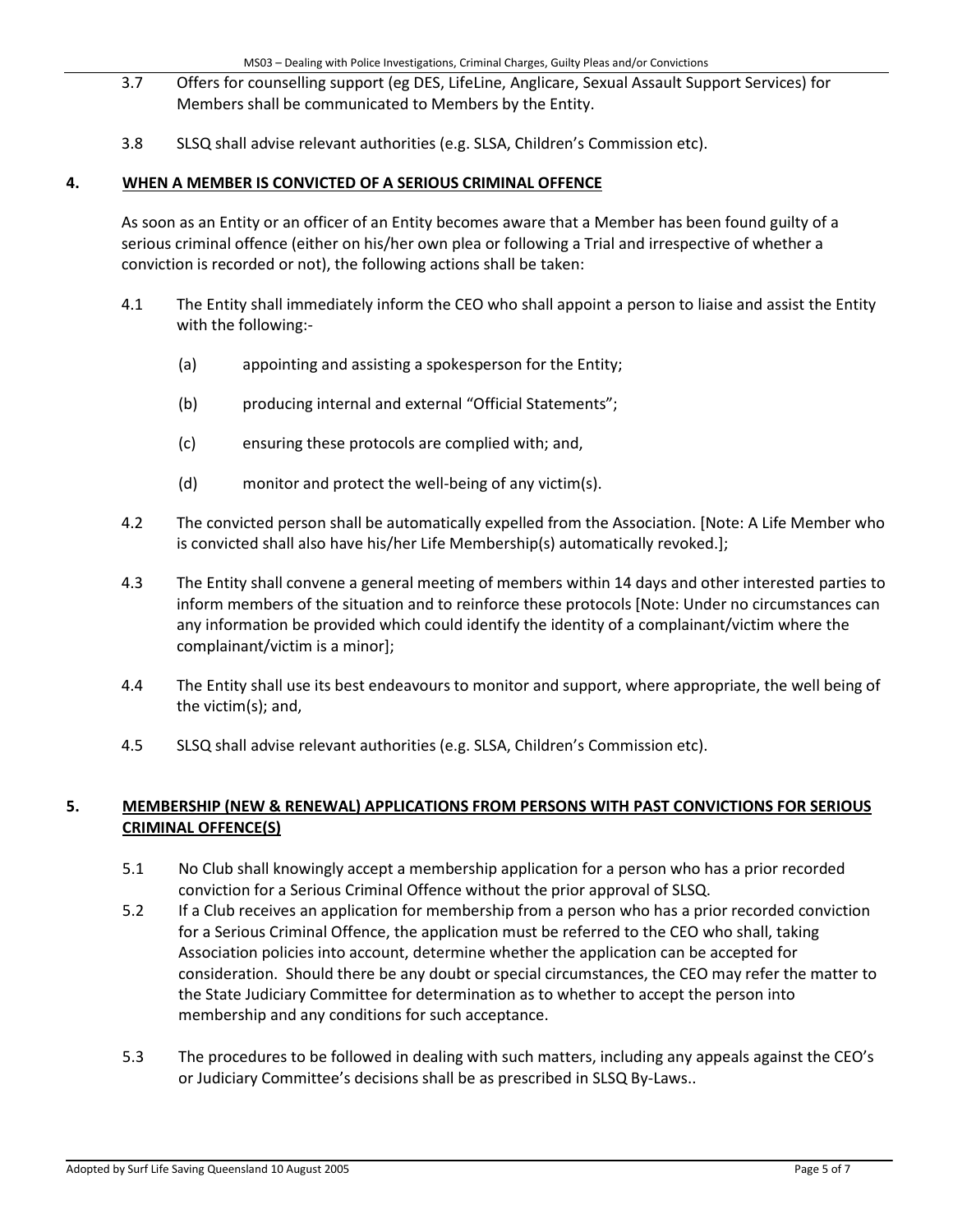#### **6. BREACHES OF PROTOCOLS**

Any breaches of this policy will be dealt with severely.

Allegations of breaches eg harassment, public comment, etc, shall be investigated promptly by the Entity's Liaison Officer in consultation with SLSQ's appointed Liaison Officer as follows:

- 6.1 The Entity's Liaison Officer shall provide a report on the outcomes of the investigation to the Entity's Management Committee and SLSQ;
- 6.2 Proven breaches may, subject to 6.5, result in suspension for not less than 12 months;
- 6.3 A repeated breach may, subject to 6.5, result in termination of membership; and,
- 6.4 The penalised Member may appeal any such penalties.
- 6.5 The accused shall be required to 'show cause', pursuant to 6.2 and 6.3, why the penalties should not be applied. Should the accused fail to satisfactorily 'show cause', the penalties set out in 6.2 and 6.3 shall be applied.